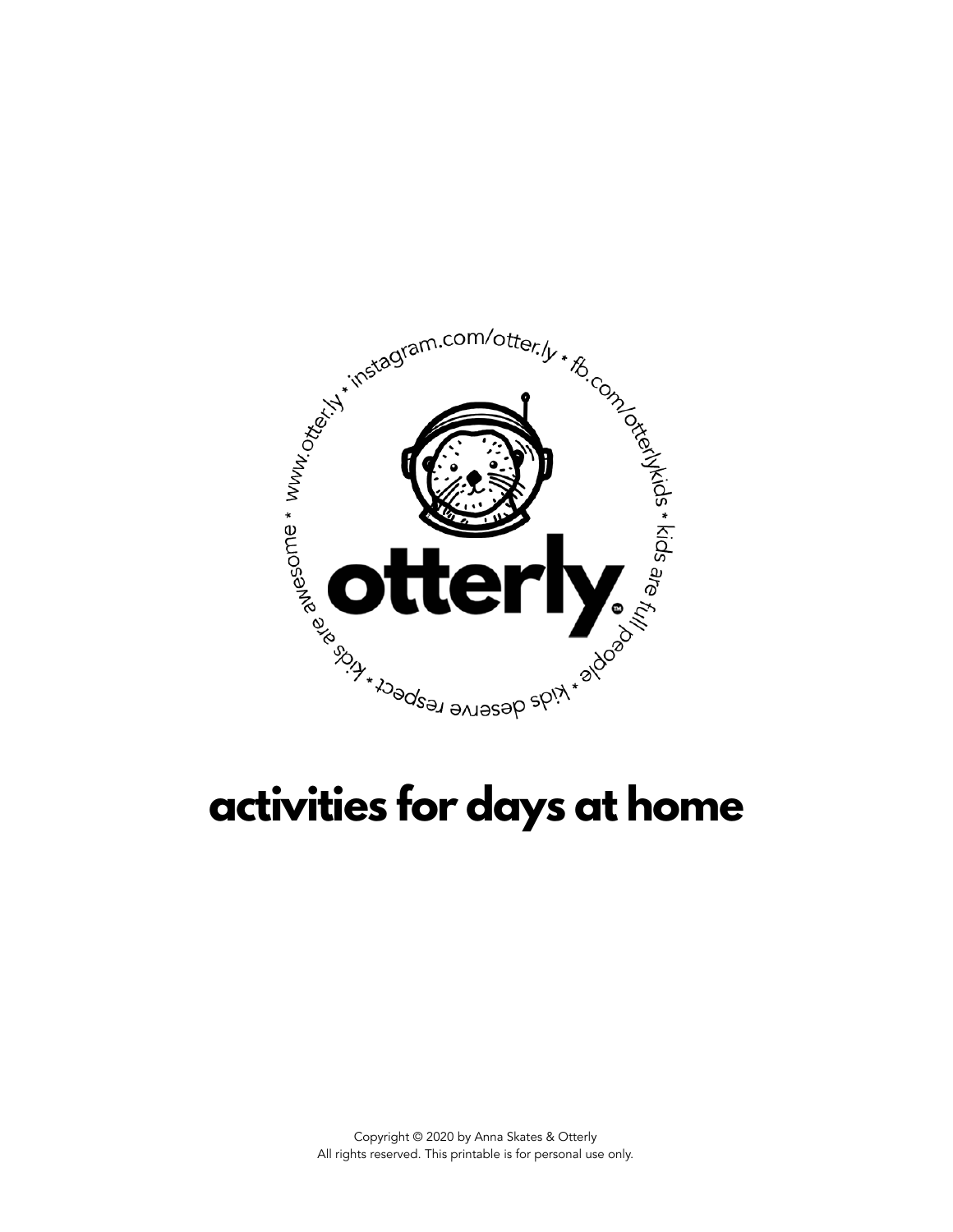## **a note on these days at home during the covid-19 quarantine**

So many things are changing right now for the kids of the world: school is being canceled for weeks, public outings are restricted, there's very little contact with friends, parents/caregivers are working from home. Your children may be feeling excited about all of it. They may also be scared as they overhear conversations/the news and pick up on the stress that this situation causes the safe adults around them.

Outside of just the general feelings of unease and fear, being stuck at home without their normal routine brings about a lot of change for children to navigate.

I would recommend doing everything you can to make a plan for your time at home. Right now, in the midst of so much chaos, it's important that children see and sense the structure around them. Let your kids know what to expect. Help them to know that they are safe by showing them where the boundaries and limits are. This doesn't mean that everything needs to be regimented or strict.

I've created some printable cards to help provide a visual as you plan out your days. You can download them here: [otter.ly/resources](https://otter.ly/resources).

> Copyright © 2020 by Anna Skates & Otterly All rights reserved. This printable is for personal use only.